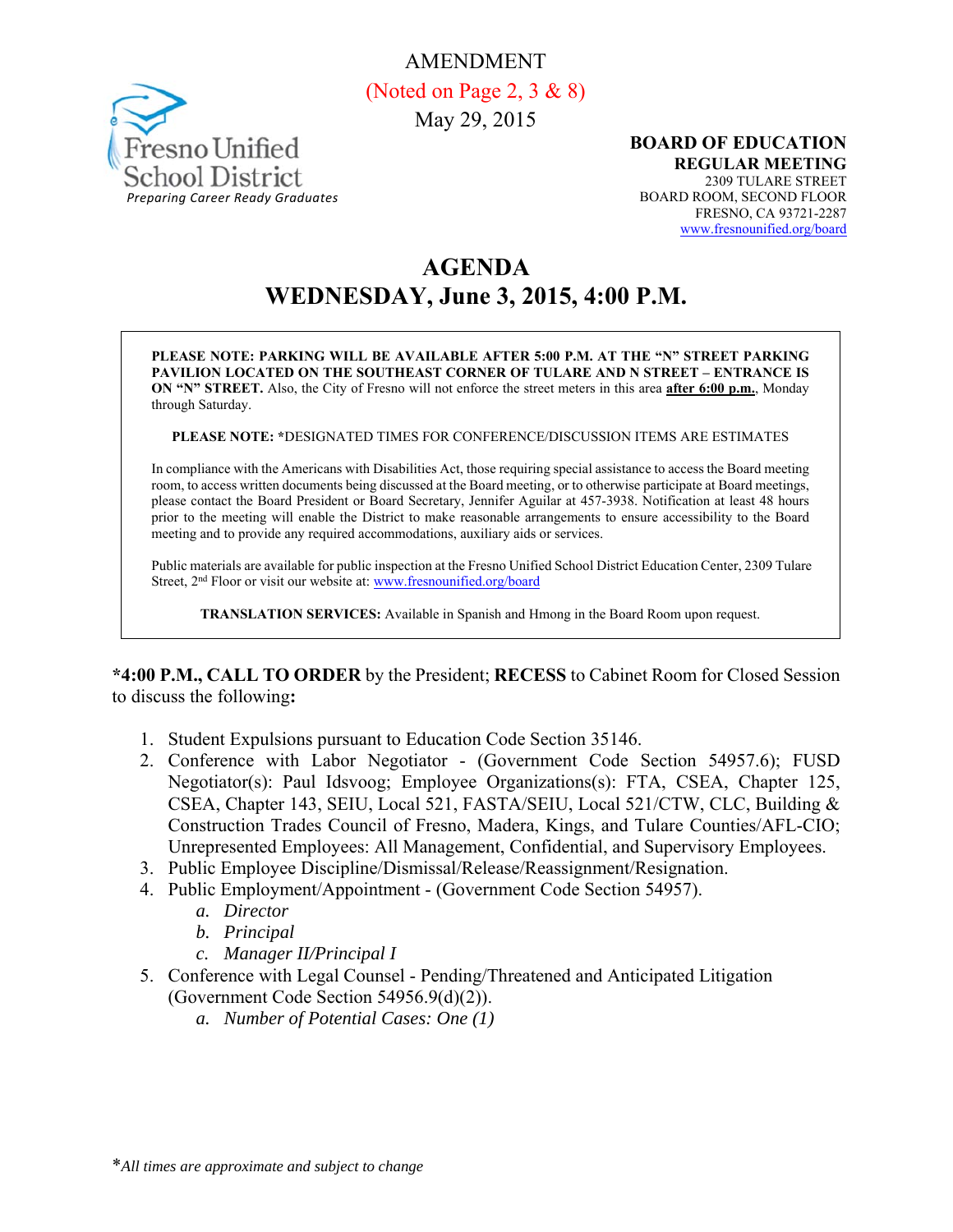## **5:30 P.M., RECONVENE** and report action taken during Closed Session, if any.

## **PLEDGE OF ALLEGIANCE**

Brenda Elensky, a parent that has had a positive impact at Storey, will lead the flag salute.

## **APPROVE Minutes**

Included in the Board binders are the draft minutes for the May 27, 2015 Regular Meeting. The Superintendent recommends approval. Contact person: Michael E. Hanson, telephone 457-3884.

# **RECOGNIZE the Student Board Representatives for the 2014/15 School Year**

The Board of Education and Superintendent wish to recognize Student Board Members Anthony Gonzales, McLane High School and Angela Romero, Fresno High School for serving on the Board of Trustees for the 2014/15 school year. Contact person: Leslie Loewen, telephone 457-3674.

#### **RECOGNIZE American Ambulance for their contribution to our District's System of Career Readiness**

The Board of Education and the Superintendent wish to recognize American Ambulance and their employees for volunteering their time to provide career awareness presentations to over 6,000 Fresno Unified third grade students at 66 elementary schools. Contact person: Rosario Sanchez, telephone 457-6223.

### **HEAR Reports from Student Board Representatives**

An opportunity is provided to hear comments/reports from Student Board Representatives from Hoover High School. Contact person: Rosario Sanchez, telephone 457-6223.

### **HEAR Report from Superintendent**

ALL CONSENT AGENDA items are considered to be routine by the Board of Education and will be enacted by one motion. There will be no separate discussion of items unless a Board member or member of the community so requests, in which event, the item(s) will be considered following approval of the Consent Agenda.

# **A. CONSENT AGENDA**

### **A-1, APPROVE Personnel List**

Included in the Board binders is the Personnel List, Appendix A, as submitted. The Superintendent recommends approval. Contact person: Paul Idsvoog telephone 457-3548.

# **A-2, ADOPT Findings of Fact and Recommendations of District Administrative Board**

The Board of Education received and considered the Findings of Fact and Recommendations of District Administrative Panels resulting from hearings on expulsion and readmittance cases conducted during the period since the May 27, 2015, Regular Board meeting. The Superintendent recommends adoption. Contact person: Kim Mecum, telephone 457-3569.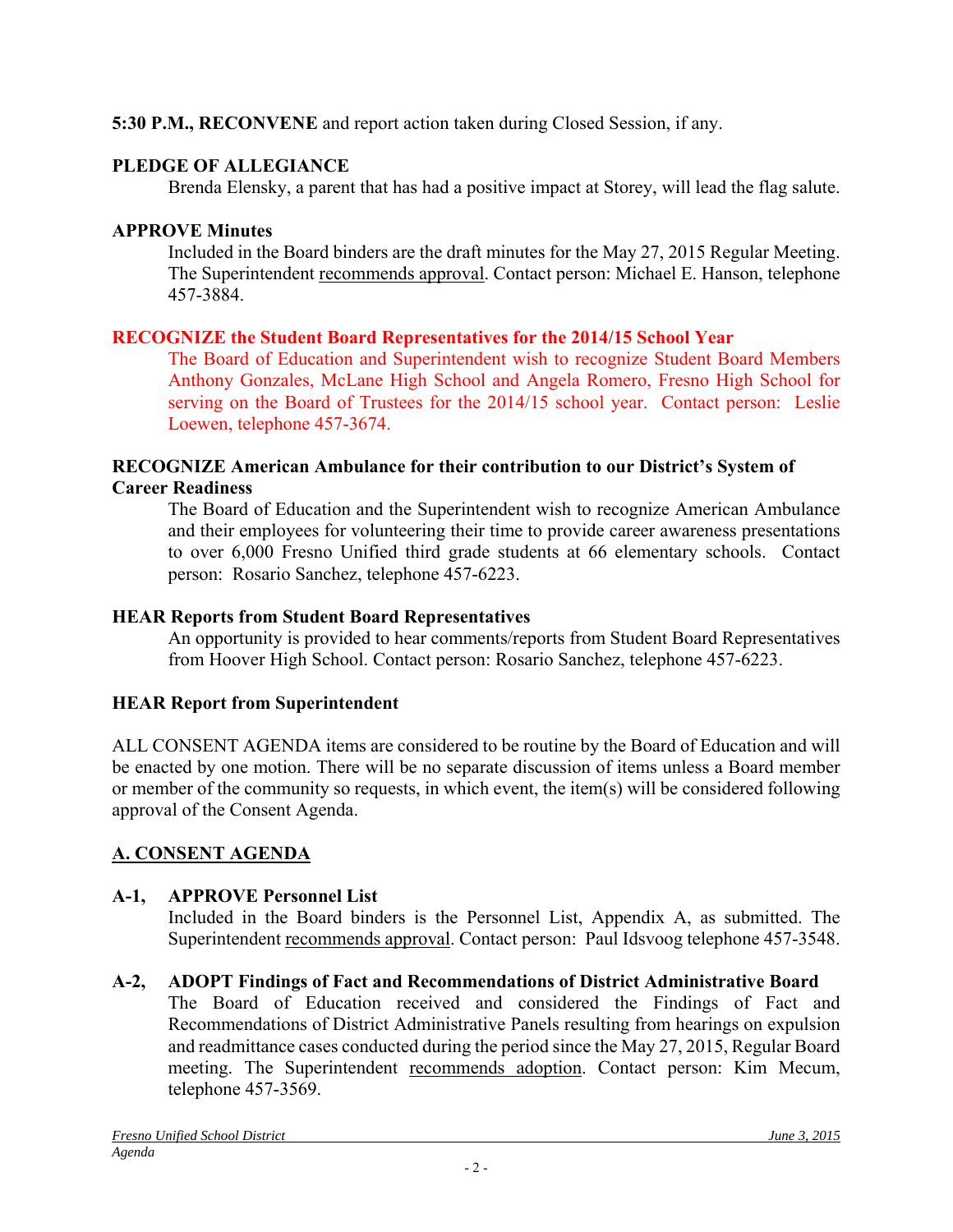- **A-3, ADOPT Resolution No. 14-16 Authorizing Inter-fund Loans for Cash Flow Purposes**  Included in the Board binders is Resolution No. 14-16 for adoption to authorize Fresno Unified School District to transfer funds as needed for cash-flow purposes and to reverse those transactions as funds become available for the 2015/16 fiscal year. Education Code Section 42603 authorizes inter-fund loans to cover such temporary cash flow transfers. The Superintendent recommends adoption. Fiscal Impact: There is no fiscal impact to the district. Contact person: Ruth F. Quinto, telephone 457-6226.
- **A-4, ADOPT Resolution HR-2015-17 in the Matter of Reduction and/or Elimination of Classified Services for the 2015/16 School Year** Adopt Resolution HR-2015-17 in the Matter of Reduction and for Elimination of Classified Services for the 2015/16 School Year. For the 2015/16 school year, the district intends that no employee will be subject to lay off proceedings. In addition, any employee currently holding a benefited position who would be subject to loss of benefits will be offered an alternative position to retain their benefits. The Superintendent recommends adoption. Fiscal Impact: Potential savings for the district will be provided on or before June 1, 2015. Contact person: Paul Idsvoog, telephone 457-3548.

### **A-5, ADOPT Resolution 14-15, Authorizing the Execution of Lease-leaseback Agreements (Site Lease and Facilities Lease with Construction Provisions) for Portable Buildings Relocation and Infrastructure at Various Schools**

Included in the Board binders and recommended for adoption is Resolution 14-15 to authorize the execution of lease-leaseback agreements (site lease and facilities lease with construction provisions) with BVI Construction, Inc., for portable buildings relocation and infrastructure at various schools to accommodate enrollment changes. The project will relocate 18 portable classrooms from three schools (Baird, Turner and Wolters) to six schools (Bakman, Computech, Edison, J.E. Young, Storey and Wilson) including portable set-up, utilities hook-up, and landscape restoration. The guaranteed maximum price is \$1,915,698. The Superintendent recommends adoption. Fiscal Impact: Funding of \$1,737,198 is available in the Developer Fee Fund, and \$178,500 is available in Measure Q. Contact person: Karin Temple, telephone 457-3134.

# **A-6, ADOPT Resolution 15-09, Requesting Renewal of Exemption from the Definition of School Building for J. E. Young Academic Center Facilities**

Included in the Board binders and recommended for adoption is Resolution 15-09, requesting a renewal of the district's exemption from the Education Code definition of "school district building" for J. E. Young Academic Center facilities located at 822 N. Abby St., 850 N. Blackstone Ave. and 3058 N. Millbrook Ave. The buildings comply with local building codes and serve fewer than 25 students at a time; however, they were not constructed by the district and therefore not designed to meet Division of State Architect requirements. The exemption request under which the district is currently operating was approved on June 19, 2013, for a two-year period that expires on July 31, 2015. Resolution 15-09, which requests the exemption through July 2017, indicates the district is electing to use the facilities and indemnifies and holds harmless the State of California. The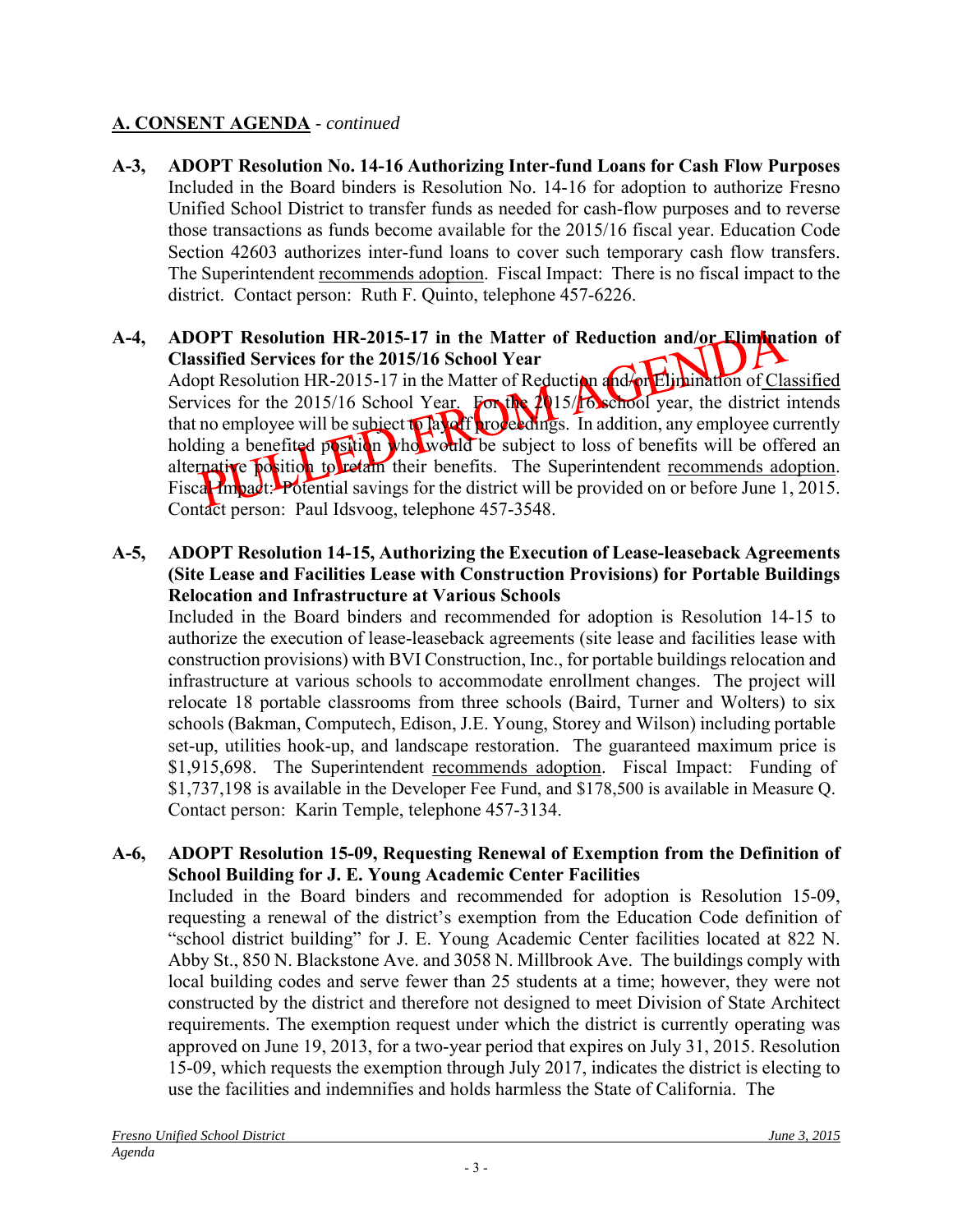Superintendent recommends adoption. Fiscal Impact: There is no fiscal impact to the district. Contact person: Karin Temple, telephone 457-3134.

### **A-7, APPROVE Renewal Agreement for Banking Services with Bank of the West**

Included in the Board binders is a three-year renewal agreement between Bank of the West and Fresno Unified School District for comprehensive banking services for the district. The Superintendent recommends approval. Fiscal Impact: Estimated annual fee of \$18,000 will be planned in the Unrestricted General Fund budget. Contact person: Ruth F. Quinto, telephone 457-6226.

#### **A-8, APPROVE Renewal Agreement with School Innovations & Achievement, Inc. for State Mandated Cost Claiming Services**

Included in the Board binders is a three-year renewal agreement between Fresno Unified School District and School Innovation & Achievement, Inc. (SI&A) for mandated cost claiming services. The state is required to reimburse school districts for costs associated with activities or functions required (mandated) by the State Legislature or by a state agency. The Superintendent recommends approval. Fiscal Impact: Sufficient funds will be included in the Unrestricted General Fund. Contact person: Ruth F. Quinto, telephone 457-6226.

# **A-9, APPROVE Agreement with Safe2School for Crossing Guard Services**

Included in the Board binders and recommended for approval is an agreement between Fresno Unified and Safe2School to provide crossing guard services throughout the district. Safe2School is the district's current partner and has been providing excellent service in keeping our students safe while crossing streets near schools. Safe2School recruits, trains and equips adult volunteer school crossing guards to be stationed at mutually agreed upon locations. The agreement commences July 1, 2015 for three years with the option to extend for two additional one-year periods. The estimated annual cost at the current level of service is \$112,317. The agreement allows for new crossings to be added in consultation with the district's Safety Manager. The Superintendent recommends approval. Fiscal Impact: Funding of \$112,317 is included in the 2015/16 recommended budgets for the General Fund (Safety Office) and Liability Fund. Contact person: Karin Temple, telephone 457-3134.

# **A-10, APPROVE Bid 15-23, Edison High School Gymnasium Cooling and Heating**

Included in the Board binders is information on Bid 15-23 to install new air conditioning/heating units in the gymnasium, weight and exercise rooms, and replacement heating units in the locker rooms at Edison High School. The project will improve student, staff and community comfort levels and increase energy efficiency for the locker rooms. The request for bids was lawfully advertised on April 13, 2015. Notifications were sent to twenty-eight (28) vendors and four (4) construction trade publications, and the district received three (3) responses.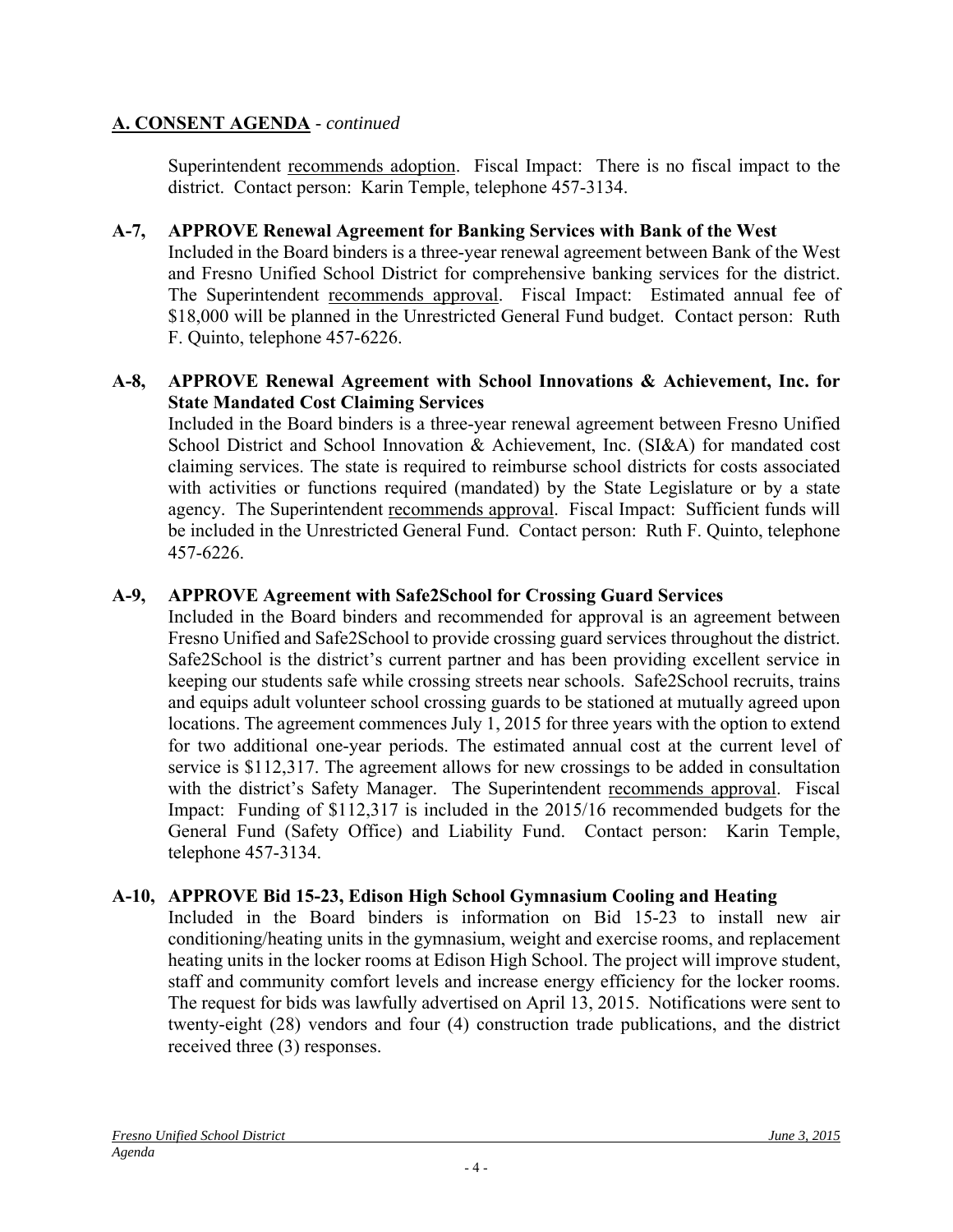Staff recommends award to the lowest responsive, responsible bidder:

Lawson Mechanical Contractors (Fresno, California) \$651,566

A copy of the tabulation is attached and bid specifications are available for review in the Purchasing office. The Superintendent recommends approval. Fiscal Impact: Funding of \$651,566 is available in the Measure Q budget. Contact person: Karin Temple, telephone 457-3134.

#### **A-11, APPROVE Bid 15-25, Gaston Middle School Sports Field Lighting**

Included in the Board binders is information on Bid 15-25 to furnish and install sports lighting for the baseball and softball fields at Gaston Middle School. The project includes electrical distribution equipment, panels, conduit and wiring, poles and energy efficient lighting. The request for bids was lawfully advertised on April 15, 2015. Notifications were sent to sixty (60) vendors and four (4) construction trade publications, and the district received two (2) responses.

Staff recommends award to the lowest responsive, responsible bidder:

Kertel Communications Inc. dba Sebastian (Fresno, California) \$285,080

A copy of the tabulation is attached and bid specifications are available for review in the Purchasing office. The Superintendent recommends approval. Fiscal Impact: Funding of \$285,080 is available in the Measure K budget. Contact person: Karin Temple, telephone 457-3134.

### **A-12, APPROVE Bid 15-29, Kings Canyon Middle School Roofing**

Included in the Board binders is information on Bid 15-29 to re-roof five classroom wings and the locker room building at Kings Canyon Middle School. The existing roof system is over 30 years old and is significantly deteriorated. The request for bids was lawfully advertised on April 21, 2015. Notifications were sent to seventeen (17) vendors and four (4) construction trade publications, and the district received four (4) responses.

Staff recommends award to the lowest responsive, responsible bidder:

Graham Prewett, Inc. (Fresno, California) \$685,454

A copy of the tabulation is attached and bid specifications are available for review in the Purchasing office. The Superintendent recommends approval. Fiscal Impact: Funding of \$685,454 is available in the Deferred Maintenance budget. Contact person: Karin Temple, telephone 457-3134.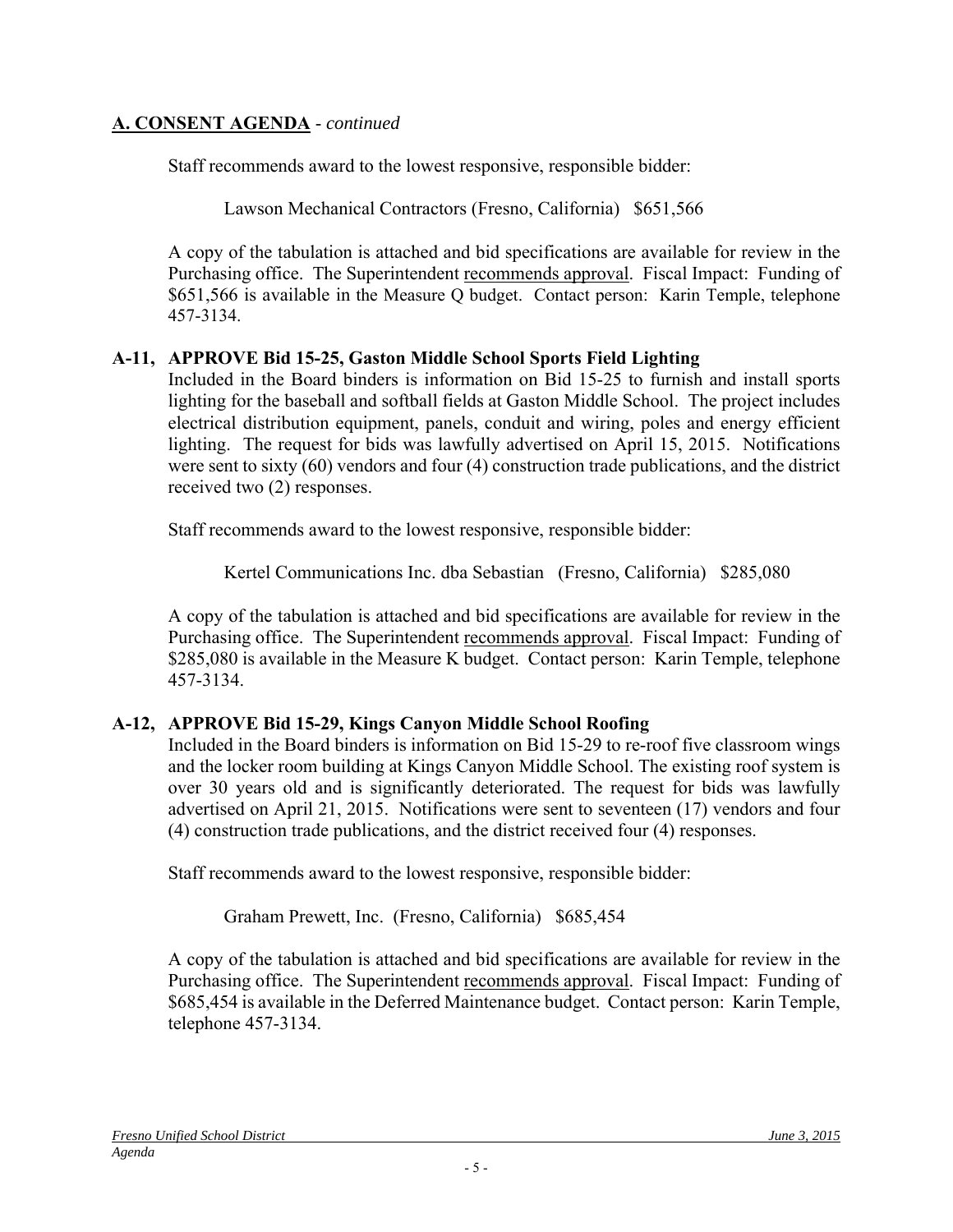#### **A-13, DENY Claim #15-0211-0027**

Included in the Board binders is a Claim for Damages on minor, case #15-0211-0027. The Superintendent recommends that the Claim be denied and the matter referred to the district's Director of Benefits and Risk Management for further handling. The Superintendent recommends denial. Fiscal Impact: There is no fiscal impact to the district at this time. Contact person: Ruth F. Quinto, telephone 457-6226.

#### **A-14, RATIFY Purchase Orders from March 1, 2015, through March 31, 2015**

Included in the Board binders is a list of Purchase Orders for \$10,000 or more submitted for ratification by the Board. Purchase Orders/contracts that are required by law to be competitively bid will be submitted as separate agenda items. Beginning on page eight (8) is a list of Purchase Orders issued from March 1, 2015, through March 31, 2015. These Purchase Orders were previously authorized and awarded by the Board. The Purchase Orders are submitted for information only and are not included for ratification. Pursuant to the Board's request, also attached is an alphabetical list of all Purchase Orders issued from March 1, 2015, through March 31, 2015. The Superintendent recommends ratification. Fiscal Impact: Funding is noted on the attached pages. Contact person: Karin Temple, telephone 457-3134.

#### **END OF CONSENT AGENDA (ROLL CALL VOTE)**

### **UNSCHEDULED ORAL COMMUNICATIONS**

Individuals who wish to address the Board on topics within the Board's subject matter jurisdiction, but **not** listed on this agenda may do so at this time. While all time limitations are at the discretion of the Board President, generally members of the public will be limited to a maximum of three (3) minutes per speaker for a total of thirty (30) minutes of public comment as designated on this agenda. Any individual who has not had an opportunity to address the Board during this initial thirty (30) minute period may do so at the end of the meeting after the Board has addressed all remaining items on this agenda. Individuals with questions on school district issues may submit them in writing. The Board will automatically refer to the Superintendent any formal requests that are brought before them at this time. The appropriate staff member will furnish answers to questions. Please note that if you wish to address the Board on an agenda item, you should do so when that specific item is called.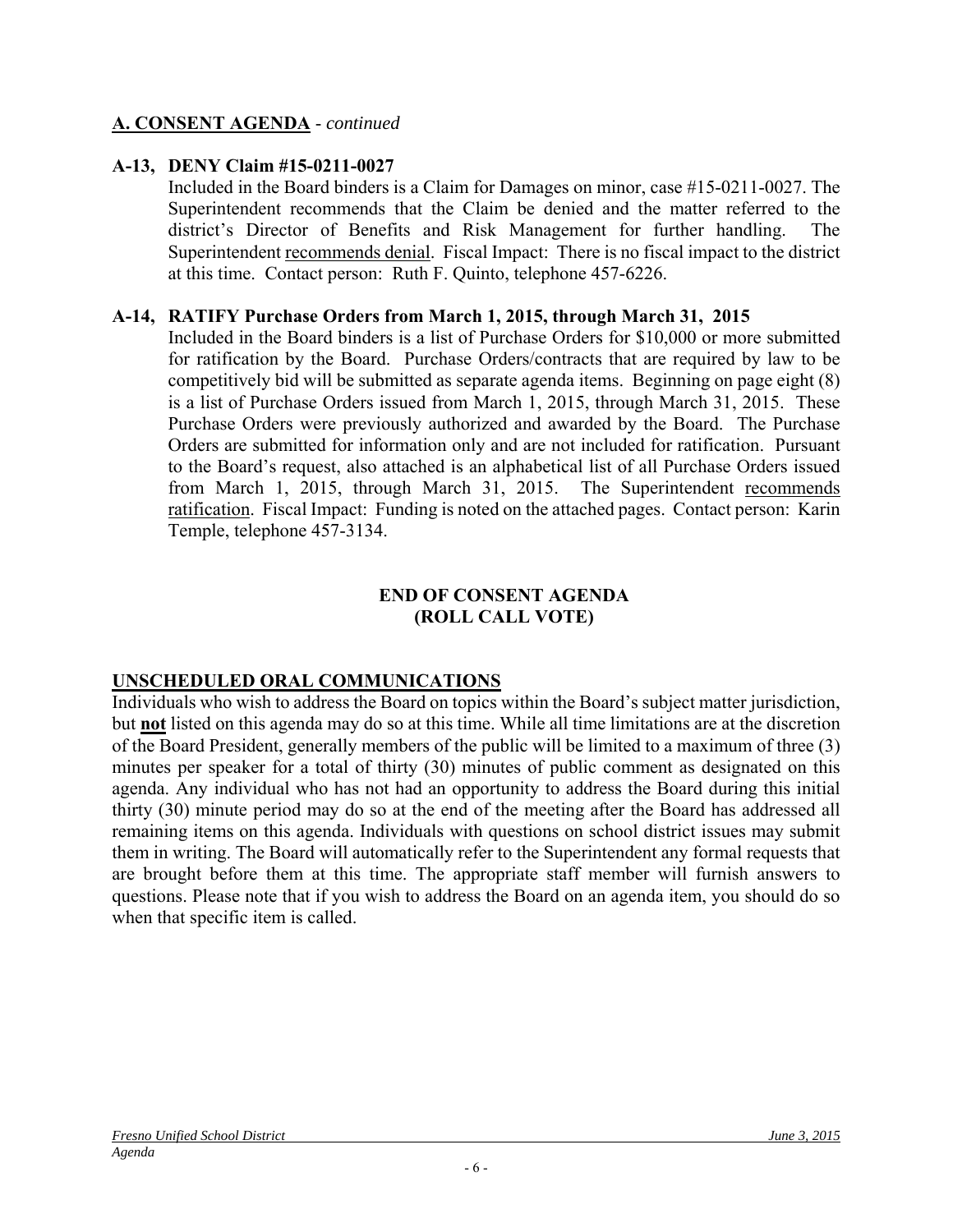#### **B. CONFERENCE/DISCUSSION AGENDA**

#### **6:00 P.M.**

#### **B-15, DISCUSS and ADOPT Fresno Unified School District's 2015/16 Proposed Budget and 2015/16 Education Protection Account**

The proposed budget includes the multi-year projected budget for the Unrestricted General Fund. The agenda item will also describe factors addressed in the 2015/16 Proposed Budget, and issues affecting the multi-year projections for 2016/17 and 2017/18. The Superintendent recommends adoption. Fiscal Impact: Noted in support material. Contact person: Ruth F. Quinto, telephone 457-6226.

#### **6:30 P.M.**

#### **B-16, DISCUSS and ADOPT Fresno Unified School District's 2015/16 Local Control Accountability Plan**

The Local Control Accountability Plan (LCAP) is a requirement resulting from the State's Local Control Funding Formula (LCFF). School districts across the State receive funding from LCFF for every student, with additional supplemental funds going to districts with high counts of students living in poverty, English learners, and foster youth. Fresno Unified School District is required to adopt a Local Control Accountability Plan at the same time that the budget is adopted. The Superintendent recommends adoption. Fiscal Impact: Noted in support material. Contact person: Ruth F. Quinto, telephone 457-6226.

#### **7:00 P.M.**

#### **B-17, DECISION in the Matter of the Charter School Petition for the Ambassador Sanchez/Justice Reynoso Academy**

Lead Developer, Dr. David Orosco Austin, has delivered a petition to the district seeking authorization to operate the Ambassador Sanchez/Justice Reynoso Academy Charter School (the Academy) July 1, 2016 – June 30, 2021. The Academy seeks to serve students in grades kindergarten through twelve. The public hearing to establish the Academy was held by the Board on May 27, 2015. The charter petition is presented this evening for a decision. The Superintendent recommends decision. Fiscal Impact: The estimated fiscal impact to Fresno Unified School District for 2016/17 is \$910,467. Contact person: Rosario Sanchez, telephone 457-6223.

#### **C. RECEIVE INFORMATION & REPORTS**

# **C-18, RECEIVE Revisions for Board Policy BP 5141.21, BP 5144, BP 5144.1, BP 5131.7, (BP) 5144.4 (NEW), BP 5131.2, BP 5131.62, BP 5145.3, and BP5145.**

Included in the Board binders are the proposed revisions to the following nine Board Policies (BP):

- BP 5141.21 Administering Medication and Monitoring Health Conditions
- BP 5144 Discipline
- BP 5144.1 Suspension and Expulsion/Due Process
- BP 5131.7 Weapons and Dangerous Instruments